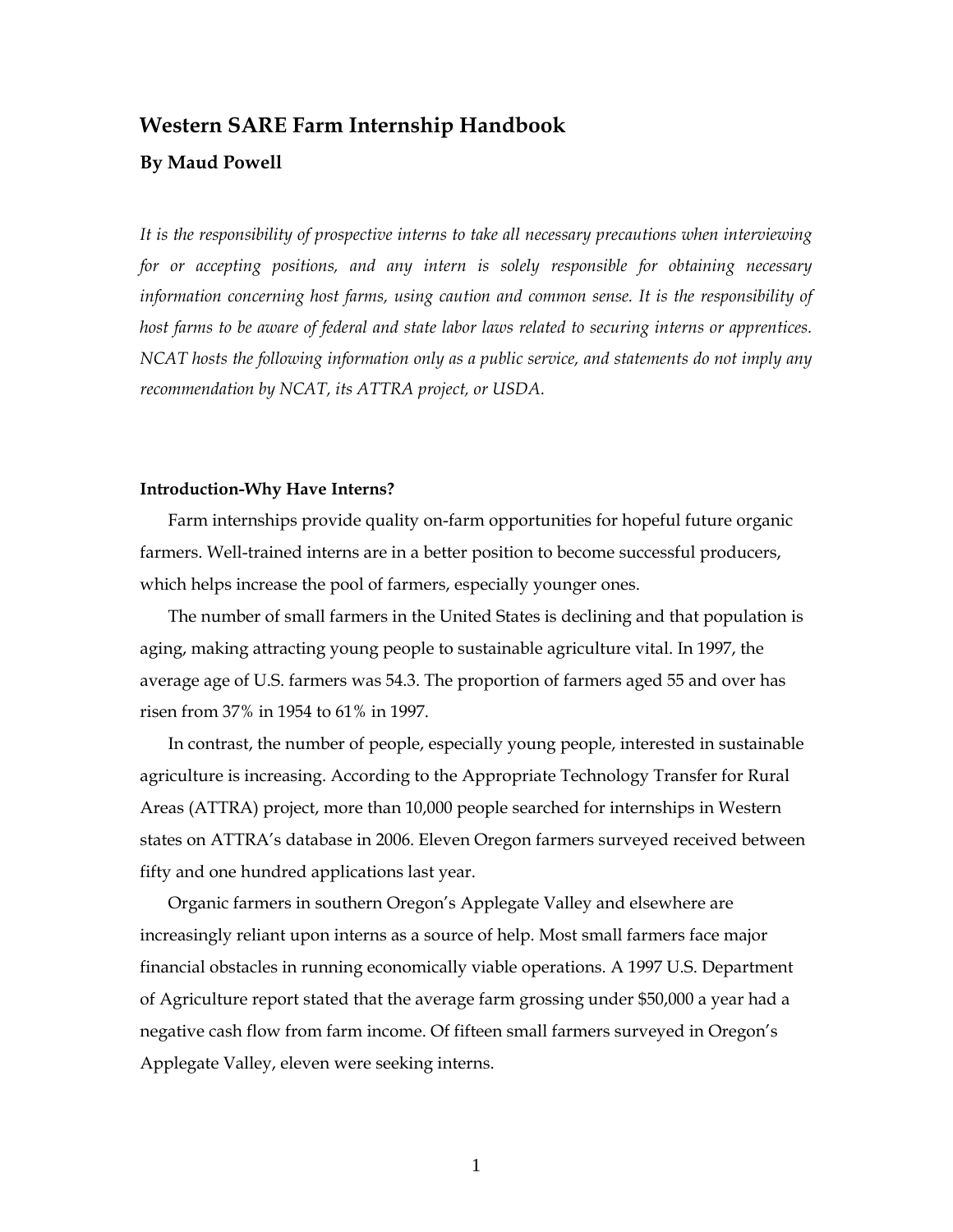There are many compelling social and educational reasons to incorporate internship programs into small farm operations. However, internships entail a great deal of negotiation, patience, energy and time. This handbook is designed to provide helpful hints to improve the quality of your on-farm internship.

### **Who Should Use this Handbook**

This handbook is designed for producers who have decided to use interns or already have an internship program in place and are looking for ways to improve it. The decision to add an internship program to your farm operation should not be taken lightly. **You will also need to look into the legalities of internships in your state or country.** If you are currently considering the question of whether or not to have interns, we highly recommend the publication *Cultivating a New Crop of Farmers: Is On-Farm Mentoring Right for You?* published by the New England Small Farm Institute (NESFI) *(www.smallfarms.org/bookstore/order.pdf)*. This workbook raises all the questions and issues that go into deciding whether or not an internship program is right for your situation.

#### **Where to Find Interns**

Most farmers attract their interns through online databases. These databases allow growers to create profiles of their farm operations and describe the details of their particular internship program. The profiles can be edited from season to season to reflect changes in the program. Prospective interns can then search the databases and contact farms they are interested in interning with. The most common databases used are:

- ATTRA, [www.attrainternships.ncat.org](http://www.attrainternships.ncat.org)
- Willing Workers on Organic Farms (WWOOF), www.wwoof.org
- Organic Volunteers, www.organicvolunteers.com

Other farmers hang posters around college campuses, place ads in agricultural publications, or use word-of-mouth to find local intern applicants. If you have a good program, former interns may recommend your farm to their friends who are interested in interning.

### **Selecting Your Interns**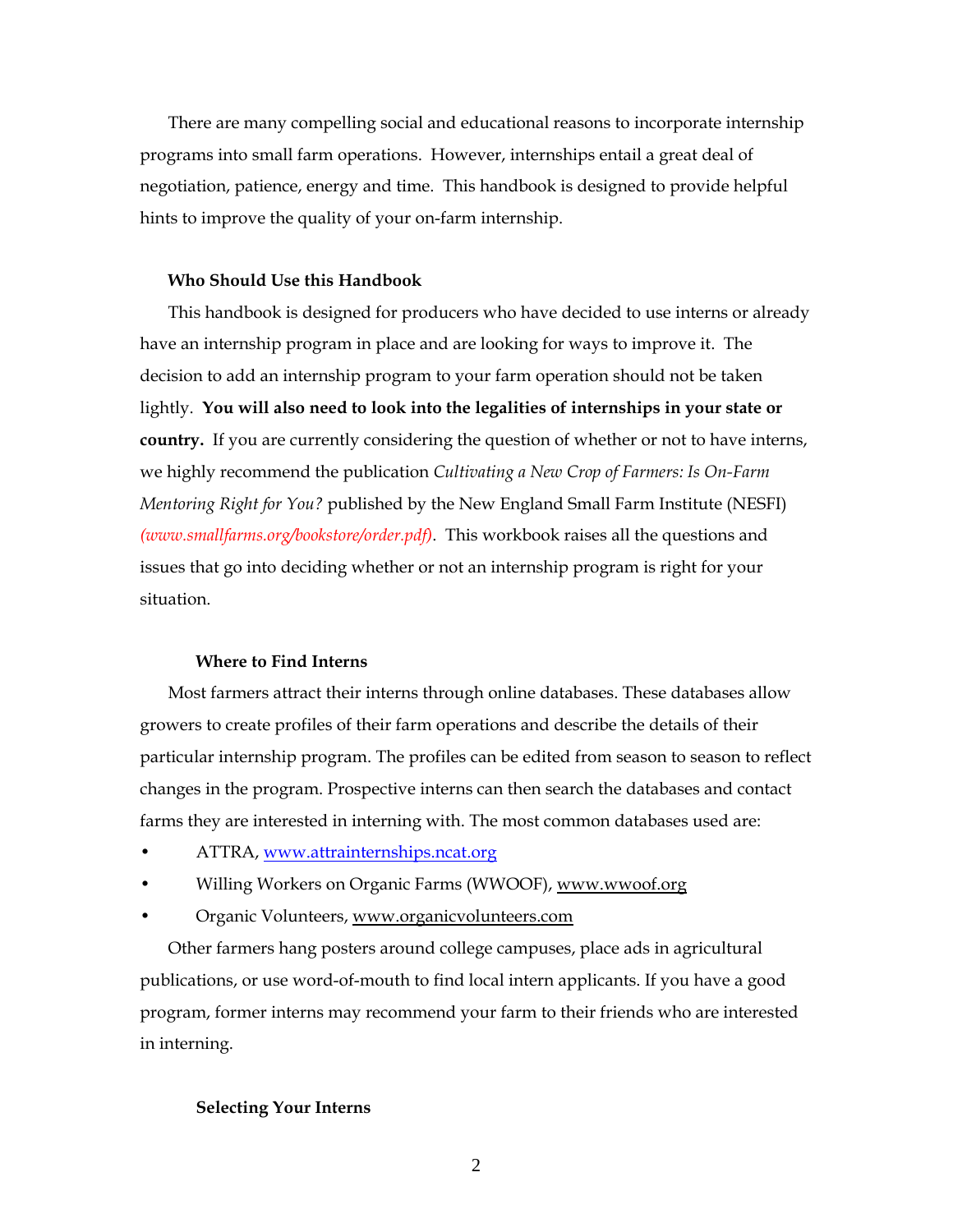Once prospective interns contact a farm, the grower should have a procedure for screening and selection. This procedure could involve any or all of the following elements:

- a written application;
- a formal interview (see list of sample interview questions on page 3)
- conversations by e-mail, in person, or on the phone;
- checking references;
- an on-site visit, a working visit, and a trial-period.

Many farmers have prospective interns complete an application (see farm Web sites in the ATTRA Internships List for examples). We highly recommend setting specific policies and discussing them with prospective interns to provide more information about your expectations. The list of Key Interview Questions (below) can be used to develop a list of policies. Offering detailed information about your farm operation will allow prospective interns a chance to self-select.

Most farmers insist on a face-to face meeting before making a final selection. If a prospective intern lives too far away to visit beforehand, use all other available means of screening. Some farmers recommend a working visit, in which a prospective intern will visit for an afternoon and work on a project with the farmer.

Once agreement has been reached, it may be best to have the intern sign an on-farm agreement to establish a formal relationship. Many farmers say that agreeing on definite start and end dates helps set a precedent for clear boundaries. If a farmer has any doubts or concerns about a perspective intern, he or she should either opt to offer a short-term trial period or not invite the person. Most farmers agree that it is much better to wait for a better applicant and be short-handed for a few days or weeks, than to select a questionable applicant and face more complications down the road.

#### **Key Interview Questions**

#### **1. What kind of physical labor have you done?**

Farmers are looking for reliable people who will stay through the long—and sometimes arduous—growing season. Many first-time interns have romantic notions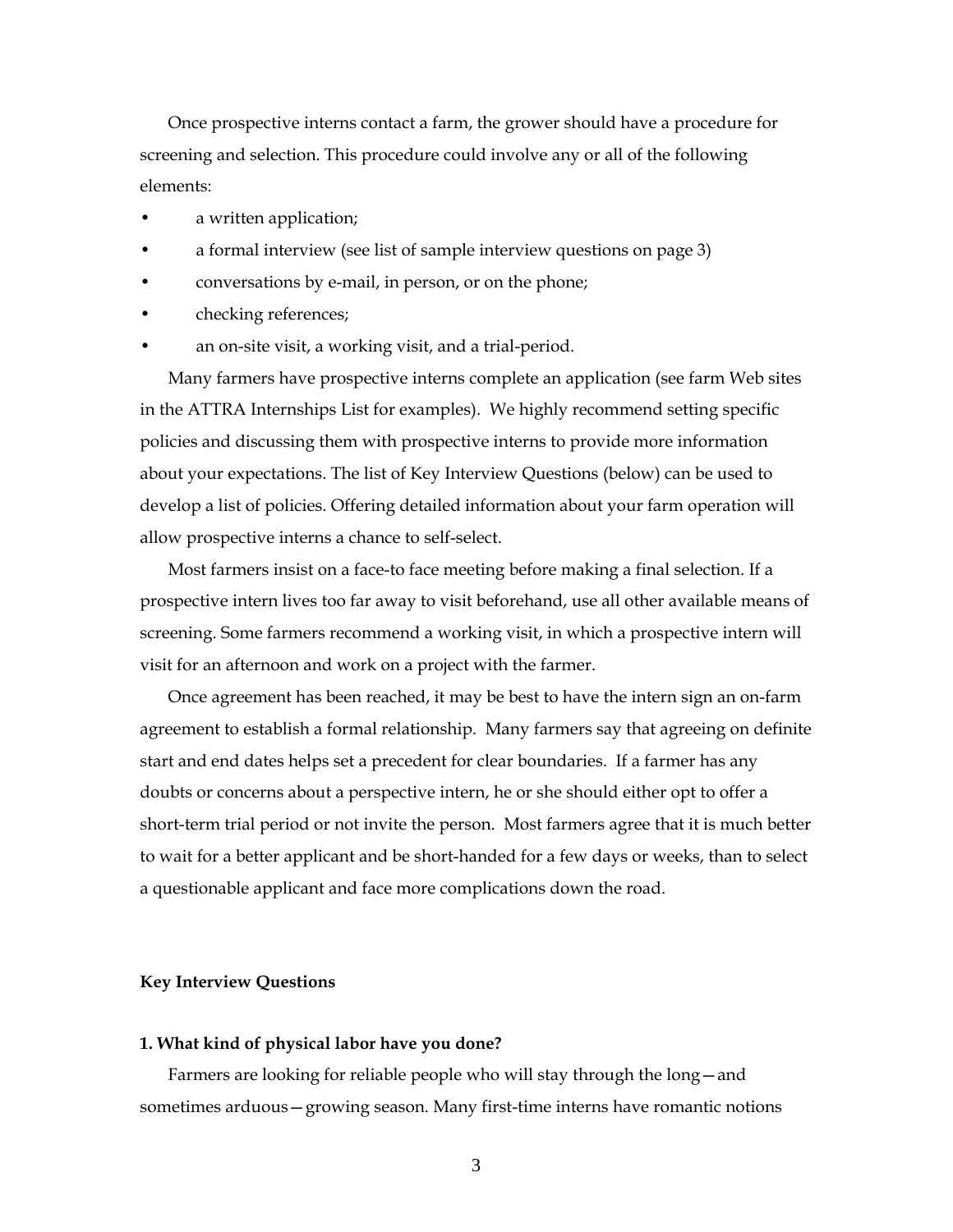about farming, which need to be tempered with some grit. The reality is that most young people today have not done a lot of physical labor and are not prepared for the very physical nature of farming.

### **2. What are your long-term agriculture goals?**

Chances are, someone who is really passionate about a future in farming will be more likely to work hard and stay through the entire season than someone who just wants an interesting summer experience.

### **3. Tell me about your living preferences.**

This question will be more or less important depending on the intern's living situation. For example, if interns are expected to live on site and share cooking facilities and meals, eating preferences may be a big issue.

### **4. Tell me about your working style.**

Asking prospective interns about their working style may give farmers important insights into their attitudes about work. This may be a difficult question for some interns to answer, so use some of these follow-up questions to get more information: Do you prefer to work alone or on a team? Do you like a lot of instruction and guidance, or do you prefer to observe and try things on your own? Do you prefer to start and end early or take frequent breaks? What have been your favorite jobs?

The answers to these questions will help indicate whether your working styles are compatible. Compatibility will depend, in part, on your farm situation. For example, a very social person who likes to work in groups is bound to struggle on a geographically isolated farm that has no other interns.

### **Five Benchmarks of a Successful Farm Internship**

While many small farmers are interested in developing a mutually beneficial relationship with young people interested in spending a season working on a farm, internship programs bring with them a range of challenges. Many farmers tell tales of being left in the middle of the summer with no help after an intern decided to move on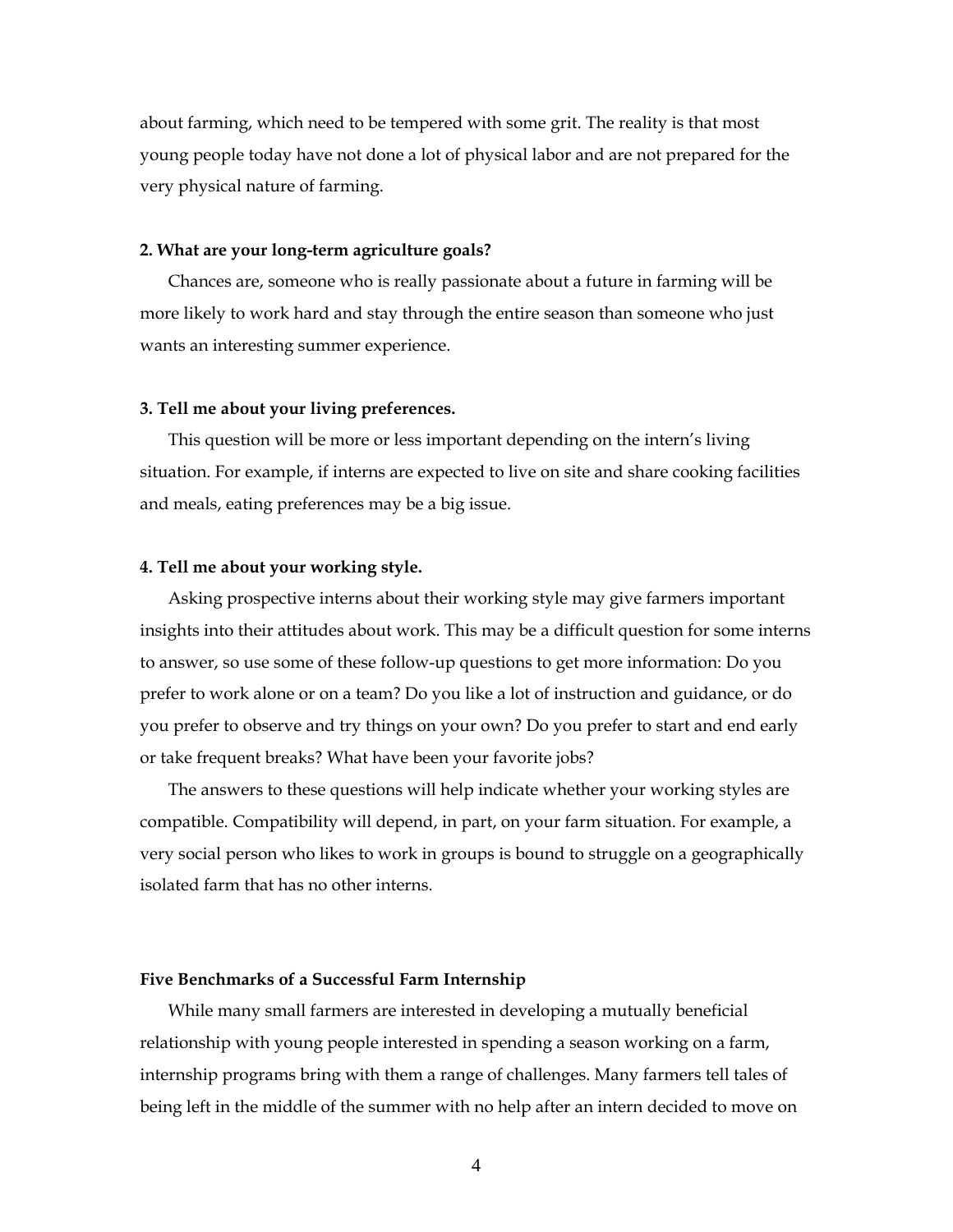with little or no warning. Interns may find the learning experience of farming falling short of their initial expectations.

How can you avoid this? Through experience as interns and as farmers working with interns, and through interviews with fifteen other farmers, we have identified five key benchmarks to a successful farm internship.

### **1. Communication**

Communication is the most significant benchmark. It starts well before the internship begins and is constantly reflected in the relationship between the farmer and intern. We have found that investing a lot of time up-front to set clear expectations of the internship—including everything from sometimes unpredictable long stretches of hard physical labor through the week, to policies about visitors, to when the best time to ask questions is—is paramount. Use your answers to the list of Key Interview Questions (above) to develop policies for your farm. In some cases, because of the dynamic nature of farming, expectations will need to be somewhat ambiguous. For example, some farmers specify a *range* of time spent on farm work per week, as dictated by season and weather. Interns must understand that farm work is not governed by clocking in and clocking out, but by tasks that need to be completed. Any ambiguous guidelines may, of course, need to be revisited at intervals with the interns.

Most experienced farmers have found that checking in with interns on a regular basis, at least once a week, forestalls misunderstandings. Weekly meetings may consist of the farmer laying out a plan for tasks to be performed during the next five to seven days, offering feedback from the previous week , discussing any concerns or frustrations, and addressing questions.

These meetings can be conducted efficiently, but must provide a supportive atmosphere where interns can air any concerns they may have. Fostering open communication in a relaxed meeting environment will provide both interns and farmers to broach topics that may be potentially contentious or complicated.

Once a topic has been raised, it may be appropriate to continue the discussion while working at a farm task, like hoeing or harvesting. Working together will allow time to be silent and reflect on the issue. For example, if an intern expresses frustration at the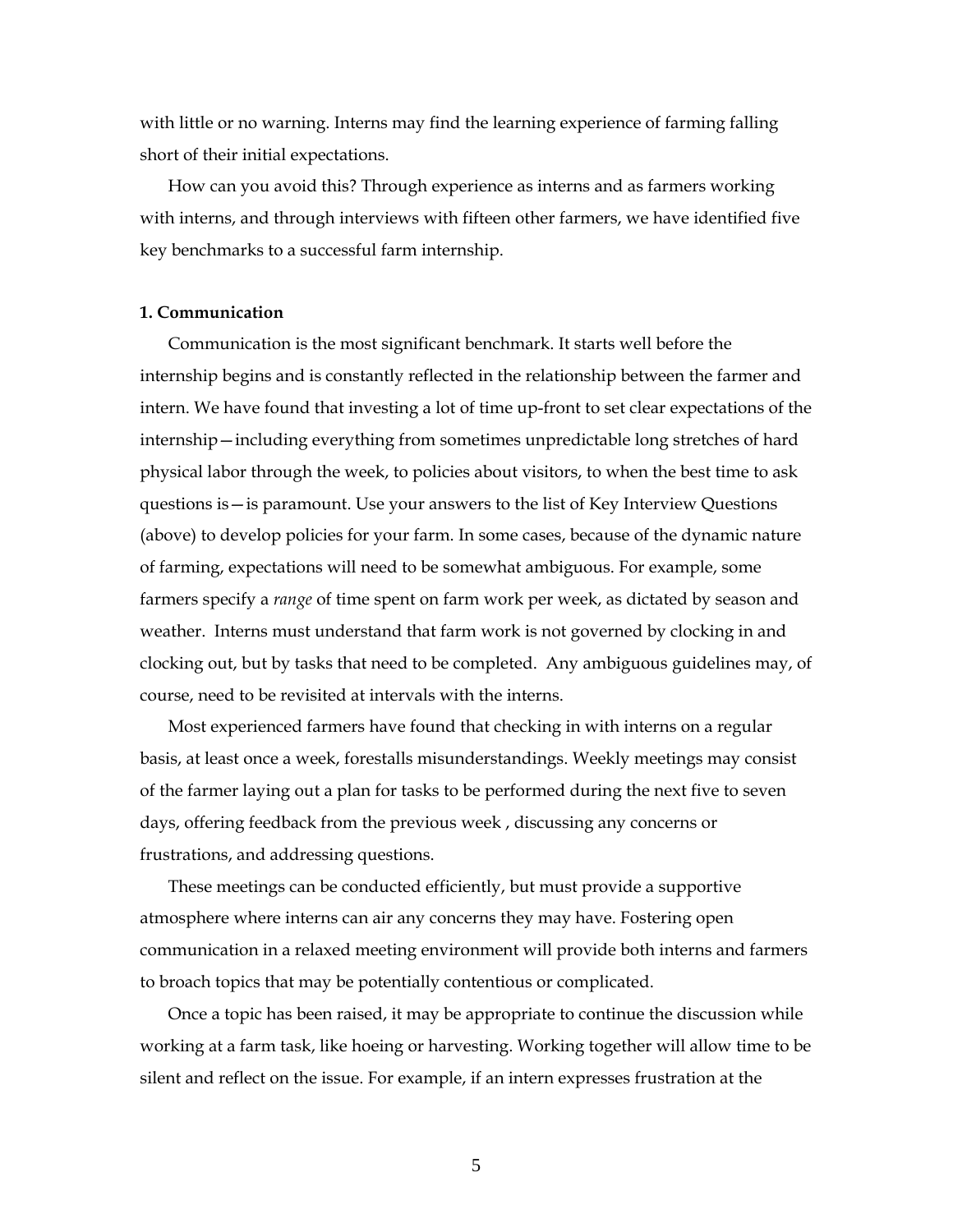number and type of tasks he or she is responsible for, it might be useful to have a discussion about the seasonal ebbs and flows of work on a farm; strategies for pacing yourself while farming; or the ways in which our culture does not value or promote physical work. Although this particular frustration cannot usually be resolved during one meeting, it may be an opportunity to open up a longer discussion that could be an excellent opportunity to educate and inspire other interns.

In other situations, it may be more appropriate or prudent to resolve an issue immediately. For example, if an intern is complaining about a plumbing leak in their living quarters, it is best to come up with a plan of action to immediately address the problem.

### **2. Diversity**

Quality internships give interns a realistic sense of the repetitive nature of many farm tasks, while also providing a diversity of experiences. Giving interns opportunities to perform a variety of farm tasks, including infrastructure development projects, marketing, and distribution, gives them a greater sense of the whole farm operation and also helps train them to be knowledgeable, skilled farm managers.

Diversity in this context refers to creating a range of experiences in responsibilities, tasks, and physical challenges. As an intern becomes more knowledgeable about the farm operation during the course of the season, offering greater levels of responsibility is a great way to build morale and confidence. For example, an experienced intern could be assigned to call local restaurants and grocery stores and take weekly orders of produce, or be in charge of bottom-lining the day's harvest.

We have found that offering a diversity of farm tasks seems to increase the level of satisfaction among interns. Often, there are repetitive tasks that may take many hours or even days to complete. Interns who are serious about farming need to understand that a great deal of difficult, "boring" work goes into the job. It may be useful to acknowledge the fact that the task at hand is a grind, and remind them of other upcoming tasks.

#### **3. Teaching Healthy Habits**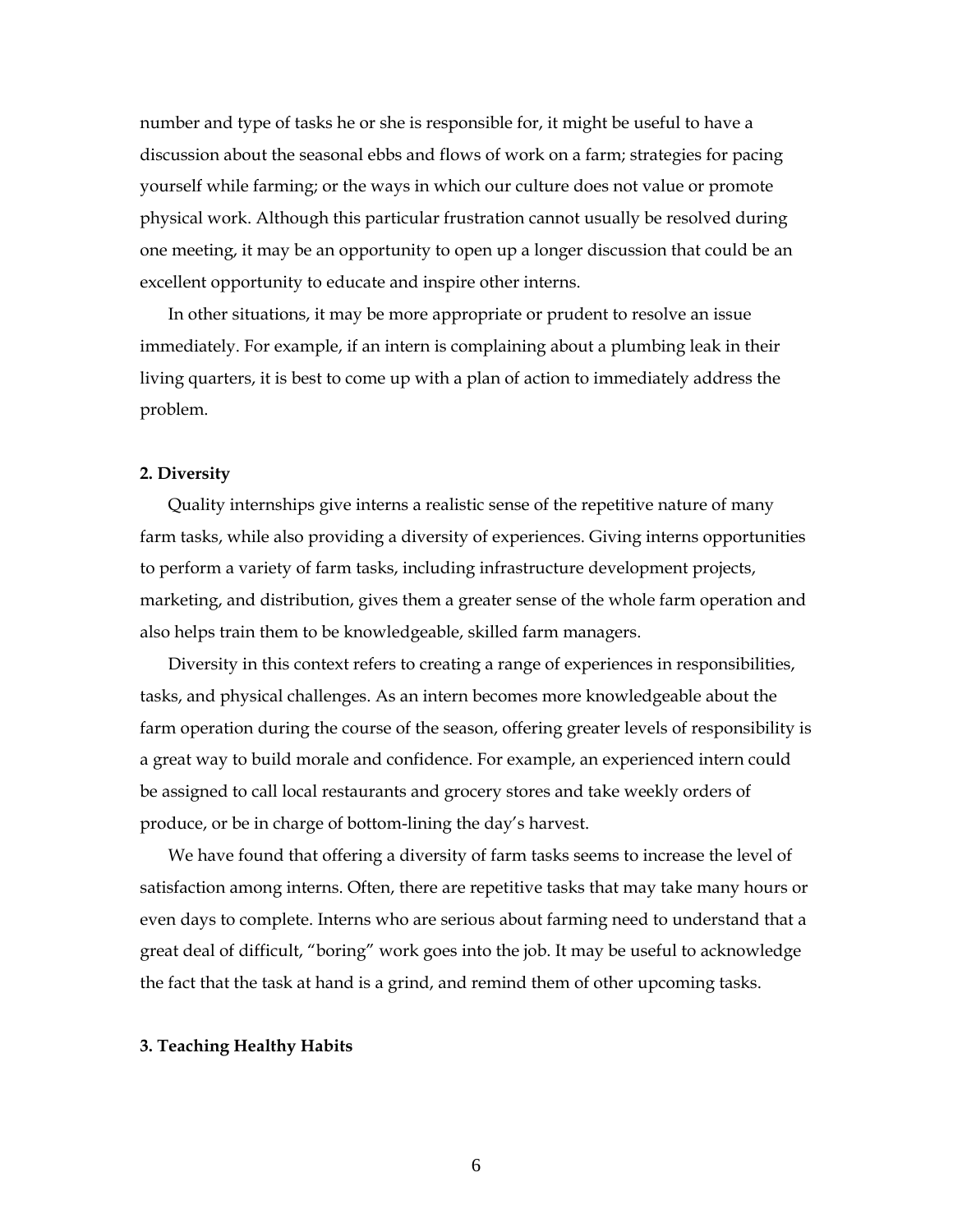Part of training interns is helping them to work hard without causing bodily harm. Interns should be taught to check in with their bodies and switch tasks when they notice acute soreness. It is helpful to spend some time explaining the ergonomics of every new task you teach. If you notice an intern stooped over while hoeing or not bending their knees as they pick up a heavy item, gently correct them. One farmer actually hires a chiropractor early in the season to review basic body mechanics with her interns. Offering a diversity of farm tasks and encouraging correct body positioning will reduce the chance of injury.

## **4. Context**

Providing context allows an intern to understand why they are doing the work and what they are accomplishing. Often, providing context is the key to both motivation and knowledge retention. Interns who understand *why* they are doing something in a particular way will be far more likely to follow directions and grasp the larger significance of the task at hand.

Context can be broken down into three general categories. First, it can refer to how your farm operation fits into the sustainable agriculture movement. The movement seeks to reassert a system of agriculture that ensures the continued existence of the resources it is using, primarily soil and water. It is useful to explain how your farm operation fits into this (or your particular) vision of the greater movement.

Secondly, context can refer to the way a given project fits into your whole farm plan: why you are doing a project on the farm, how it is benefiting the farm, and how it meets the objectives of the farm. Thirdly, context can be task specific: instructing interns on the basic steps necessary to accomplish a task, how those steps are executed, and why those steps are done in the specific way demonstrated. One example is the work of sowing a green manure crop on a farm. Green manure crops provide cover for the soil over the winter, add nutrients to the soil and build organic matter in the soil. In this case, the task –specific context is showing the intern how to use the broadcast seeder, how to prepare the field for seeding, and how to cover the seeds. The farmer would also explain to interns the reasoning behind their methods, which are usually based on efficiency, results, and equipment available.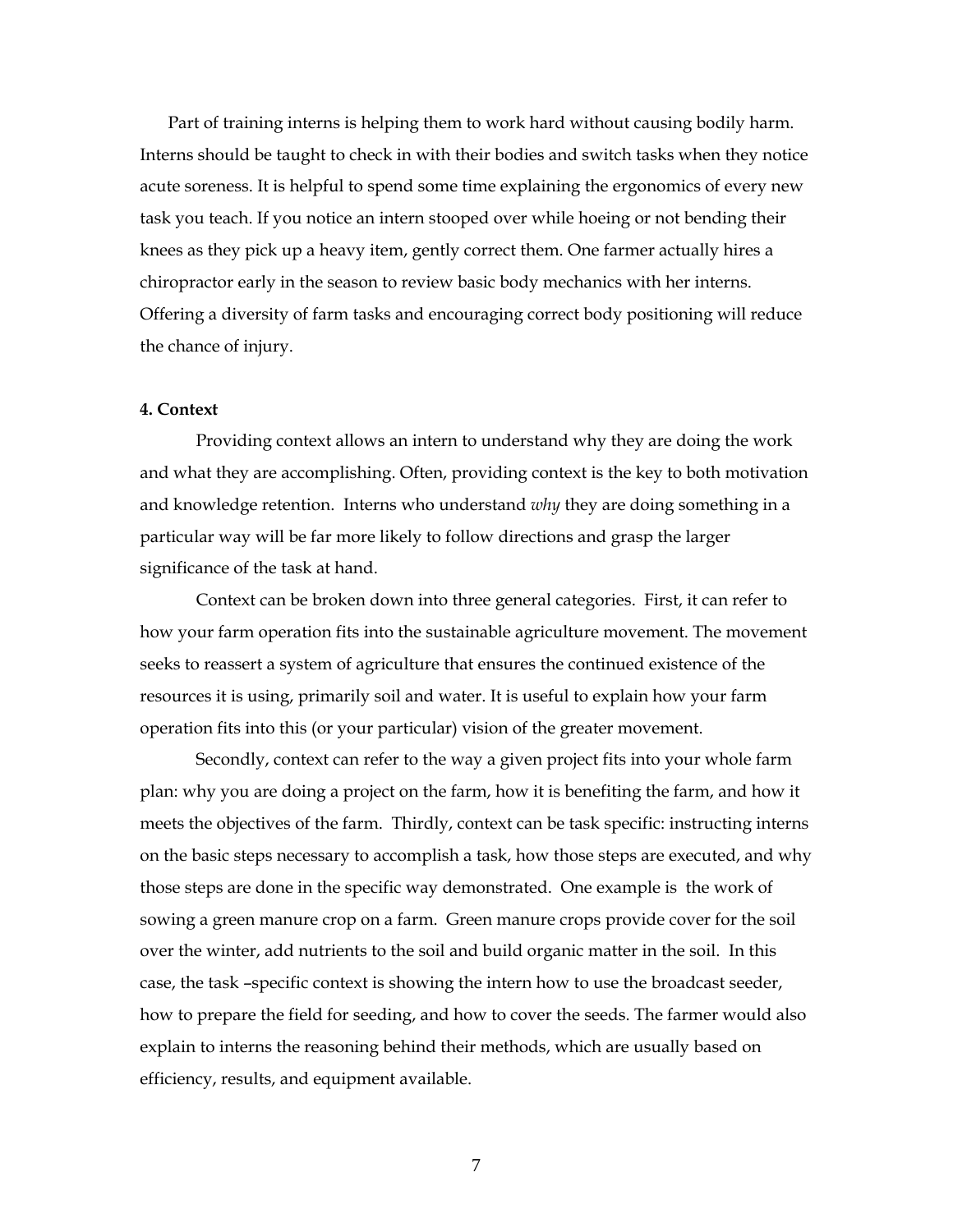### **5. Infrastructure**

The infrastructure available must provide for the basic needs of your interns: shelter, warmth, toilet facilities, and the ability to feed oneself. Infrastructure varies greatly from farm to farm. In some cases, interns sleep in tents and share a communal kitchen. In other cases, they may live in a self-contained cabin or yurt, or else may be living in a room in the farmer's house and sharing the main kitchen space. Many different arrangements can and do work. Infrastructure will depend on the needs and comfort level of a particular intern, and what a farmer has available on their land.

Farmers should spend some time in the winter and early spring assessing the condition of intern housing and making necessary adjustments *before* the intern arrives for the season. Make sure a prospective intern sees the accommodation beforehand. Ideally, he or she would spend a night in the living quarters to assess comfort level.

### **Developing a Farm Policy**

Use the answers to these questions to formulate the basis of your on-farm policies. Providing interns with a clear set of guidelines about your farm is essential to creating a high-quality internship.

#### **1. Time Management**

What is your weekly schedule? (For each day, include time of rising, breakfast, commencement of first task, educational time, other meals, last task, completion of days' work.) Explain how times and tasks may vary, based on the day of the week (e.g., markets on Tuesdays and Fridays may require late work the previous evening and earlier-than-usual rising to accommodate travel time)? Does the schedule vary based on the season?

#### **2. Meals/Consumables**

Do you provide any grocery staples for interns? If so, what and how much of each?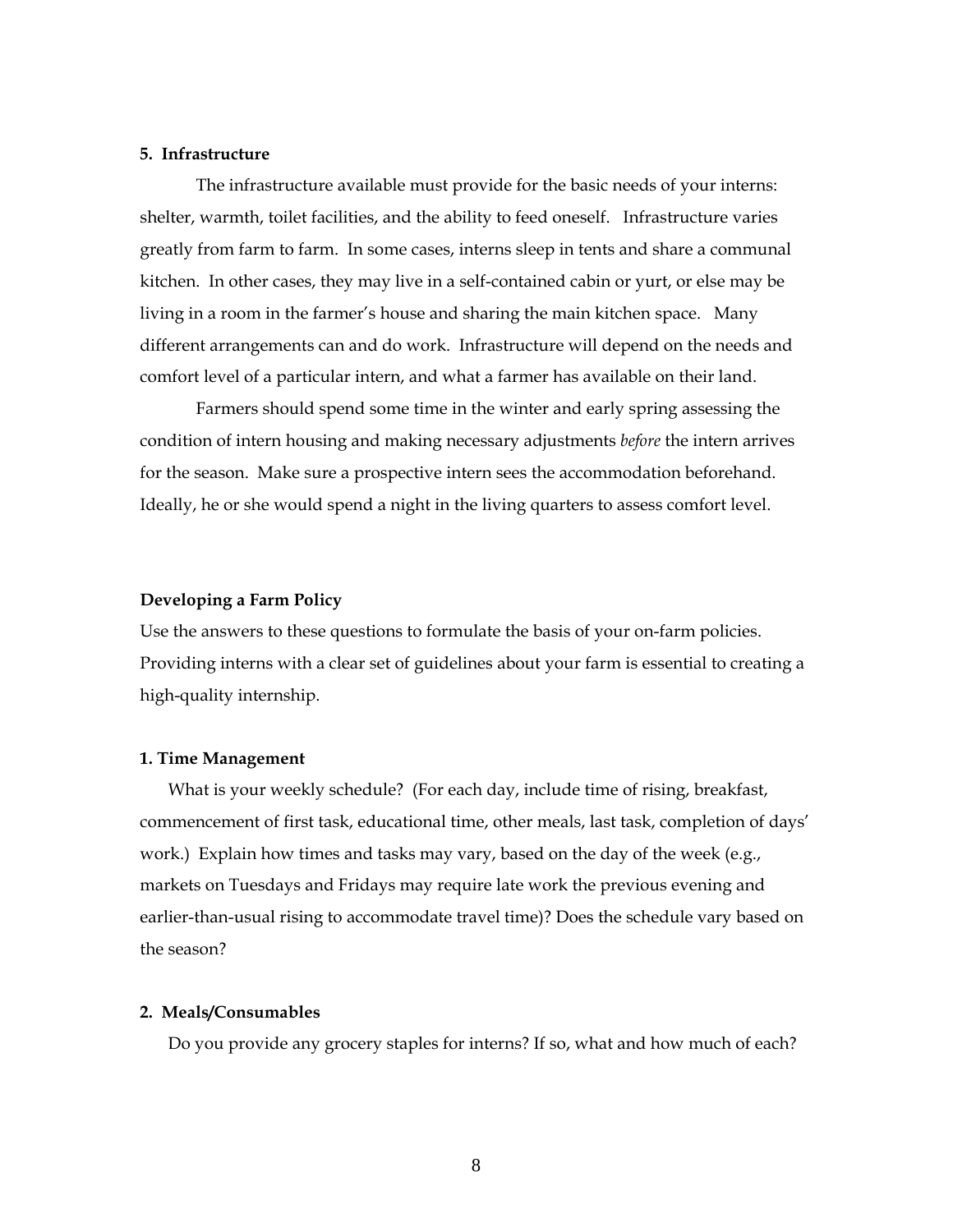Can an intern eat whatever they want from the farm or take produce only when there is a surplus? Can they share produce with friends or family? Can they preserve farm products? Should they ask before they harvest any produce?

### **3. Time Off**

Do you provide any time off during the season? How much advance notice do you require for an intern's planned trip or break? Must it coincide with slack periods on the farm?

### **4. Trial Period**

Do you have a trial period? If so, for how long? Do you hold a meeting at the end of the trial period to formalize the internship?

### **5. Meetings**

Do you hold regular meetings with your interns? What do your meetings consist of (daily plan; weekly plan; airing interpersonal issues; providing feedback)?

#### **6. Questions and Feedback from Interns**

Do you prefer to be asked questions about farming on a need basis? Would you rather be asked questions at specific times (during farm meetings; at the end of the day)? Are you willing to receive constructive criticism from your interns about your farm? Would you prefer that the intern conclude their internship before offering their observations about your farm?

### **7. Visitors**

Can interns invite guests to visit the farm? Are there times or days of the week when they can visit (in the evenings; on weekends)? Do you expect interns' visitors to do any farm work? If you are open to having visitors for more than a day or two, do you have expectations about them participating in farm tasks? What expectations do you have about visitors' behavior while at your farm?

### **8. Education**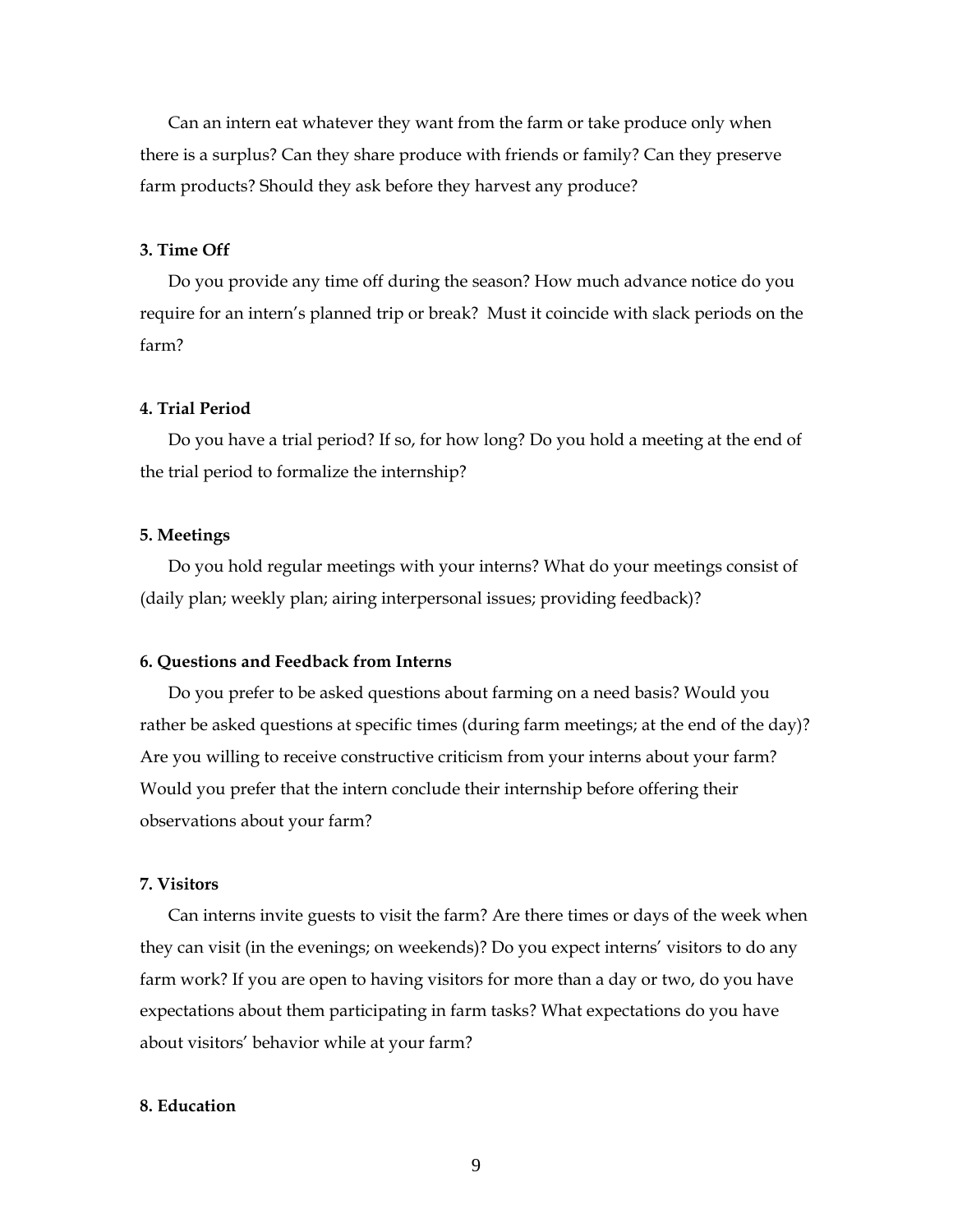What kind of farm education can your interns expect? Do you have a library of farm books and, if so, do your interns have access to it? Do you offer any classes or reading assignments? Will interns have opportunities to visit other farms? Will they have opportunities to participate in any local or regional agriculture workshops or trainings?

### **9. Alcohol and Drug Policy**

Do you review the policy on your farm with all incoming interns? Are the repercussions clear for an intern who violates your policy?

### **10. Privacy**

Are there times of the day or week that you do not want to be disturbed by your interns (e.g., after 9 p.m. or on Sunday mornings), except in the case of emergencies? If you have a family, what times of the day would you like to have alone with them? Are there rooms in your house that an intern can have access to anytime?

### **11. Financial arrangement**

What kind of stipend do you offer? Do you have an agreement with an educational institution to offer college credits? Is there some kind of incentive for staying the whole season? How much is in-kind (including training and education, housing, and food) and how much is spending money for incidentals such as gasoline, toothpaste, etc. Do cash transactions take place at the beginning or the end of the work period? Generally, farm internships are not intended as a source of significant summer earnings.

### **12. Working with interns**

How much do you work alongside interns? Does this vary through the season?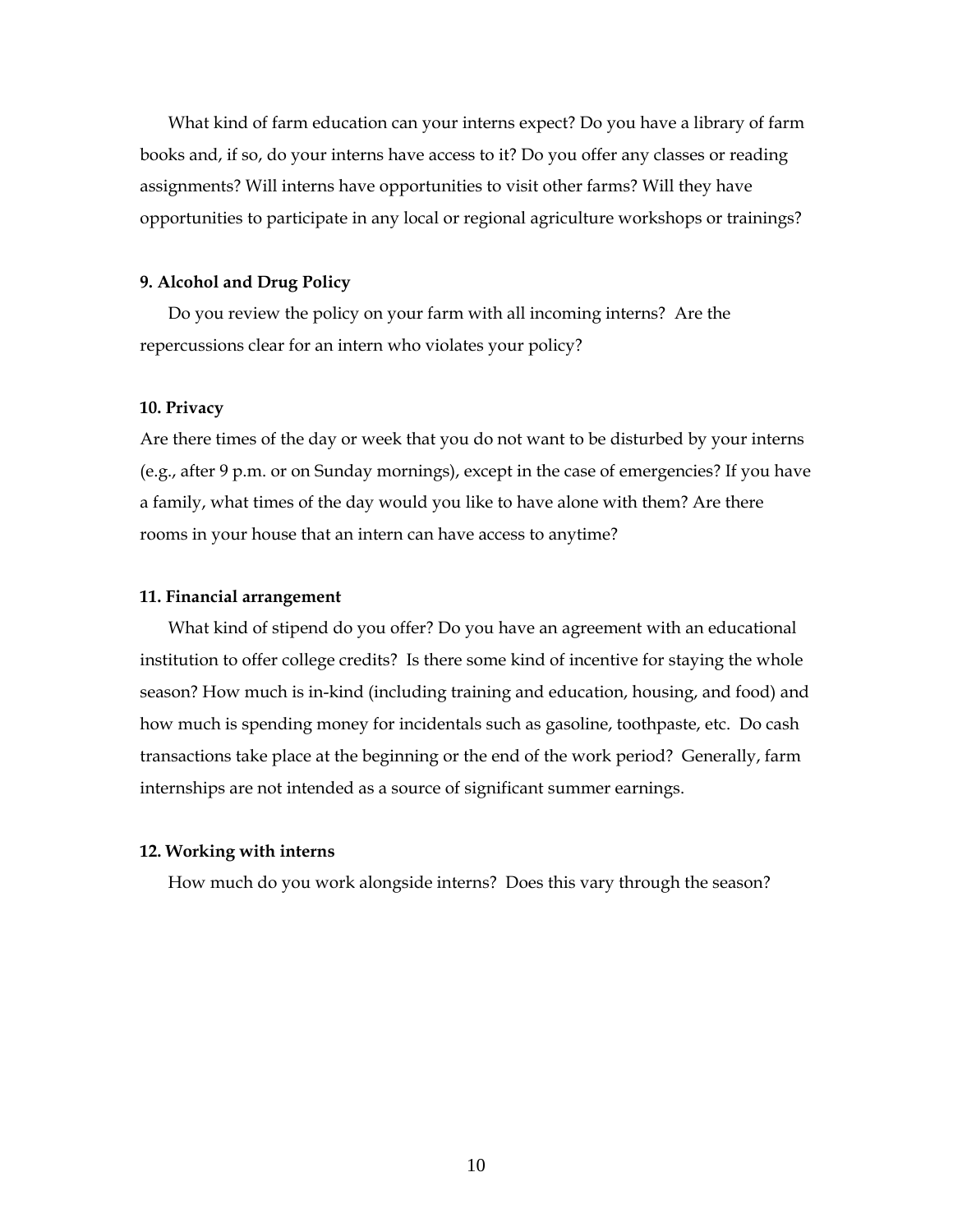### **Adding Value to Your Farm Internship: A Checklist**

A basic internship offers the opportunity to live and work on a farm for part or all of a season. But you can take certain steps that will increase the value of the intern's experience. Following are some fairly simple ways to create a value-added internship and improve the success of your program.

• Meet weekly with interns to review the past week, plan for the coming week, and discuss any relevant issues.

• Offer interns a small area of land to grow a crop of their own or let them choose a project to work on in their free time.

• Include interns in farm-planning discussions.

• Be aware of agricultural workshops in your area, and give interns the day off to attend.

• Offer reading assignments to interns.

• Make your agriculture library available to interns.

- Discuss your philosophy of farming with interns. Ask them about theirs.
- If you live near other farms that also use interns, consider setting up an

internship cooperative so all interns get the benefit of seeing how other farms function.

If interns have any problem with their housing situation (plumbing, electrical, etc.), make it a priority to fix it.

• Offer interns preserved food or winter-storage produce when their internship concludes.

• Encourage interns to take time off the farm sometimes. Let interns know about any swimming holes or favorite hikes in your area.

• Offer interns a weeklong break at some point in the season. Vegetable producers find that the optimal time for this is in mid-July.

- Give interns opportunities to sell at grower's markets.
- Surprise interns with ice cream on a hot afternoon.